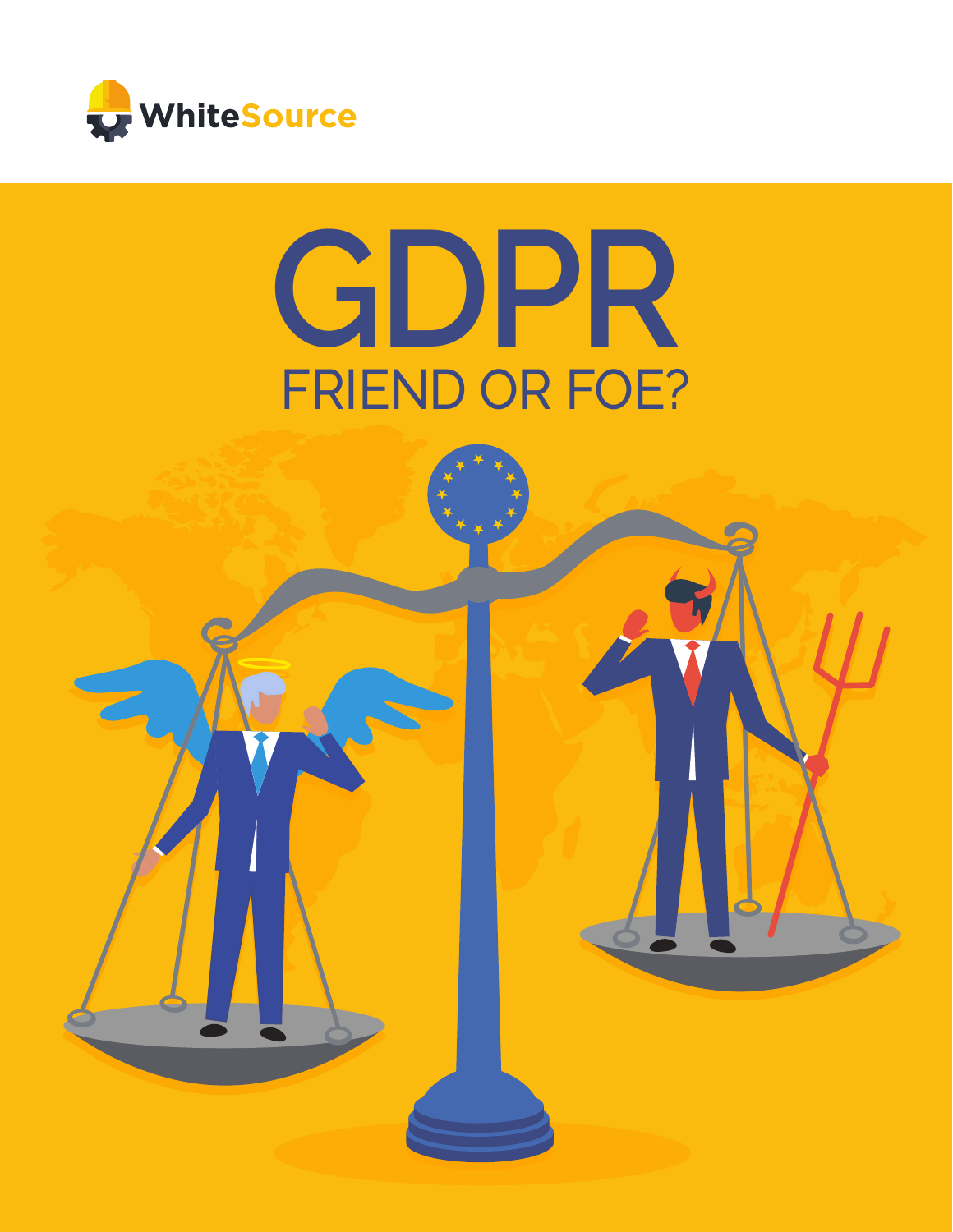## **THE COUNTDOWN IS ON**



On May 25, 2018 – less than four months from now – the European Union's General Data Protection Regulations (GDPR) will replace the Data Protection Directives. The GDPR is a comprehensive collection of highly nuanced regulations that aim to strengthen and harmonize how data is collected, held, and protected across the European Union (EU). The regulations will give individuals far greater control over their own data a right that, unfortunately, has been trampled by the "big data = more money" mindset that many, if not most, organizations have adopted in recent years.

And don't assume that you're off the hook if your organization isn't located within EU borders. Once the new laws come into effect, they will apply to any organizations that conduct business with anyone residing in the EU. So, regardless of whether you're based in the good 'ol US of A, Tokyo, or anywhere else in the world, if you collect or process data on EU-based residents, you'll be responsible for adhering to the new regulations.

In this white paper, we explore some of the key GDPR regulations, the consequences of non-compliance, and how organizations can use the GDPR to re-examine and upgrade their security posture.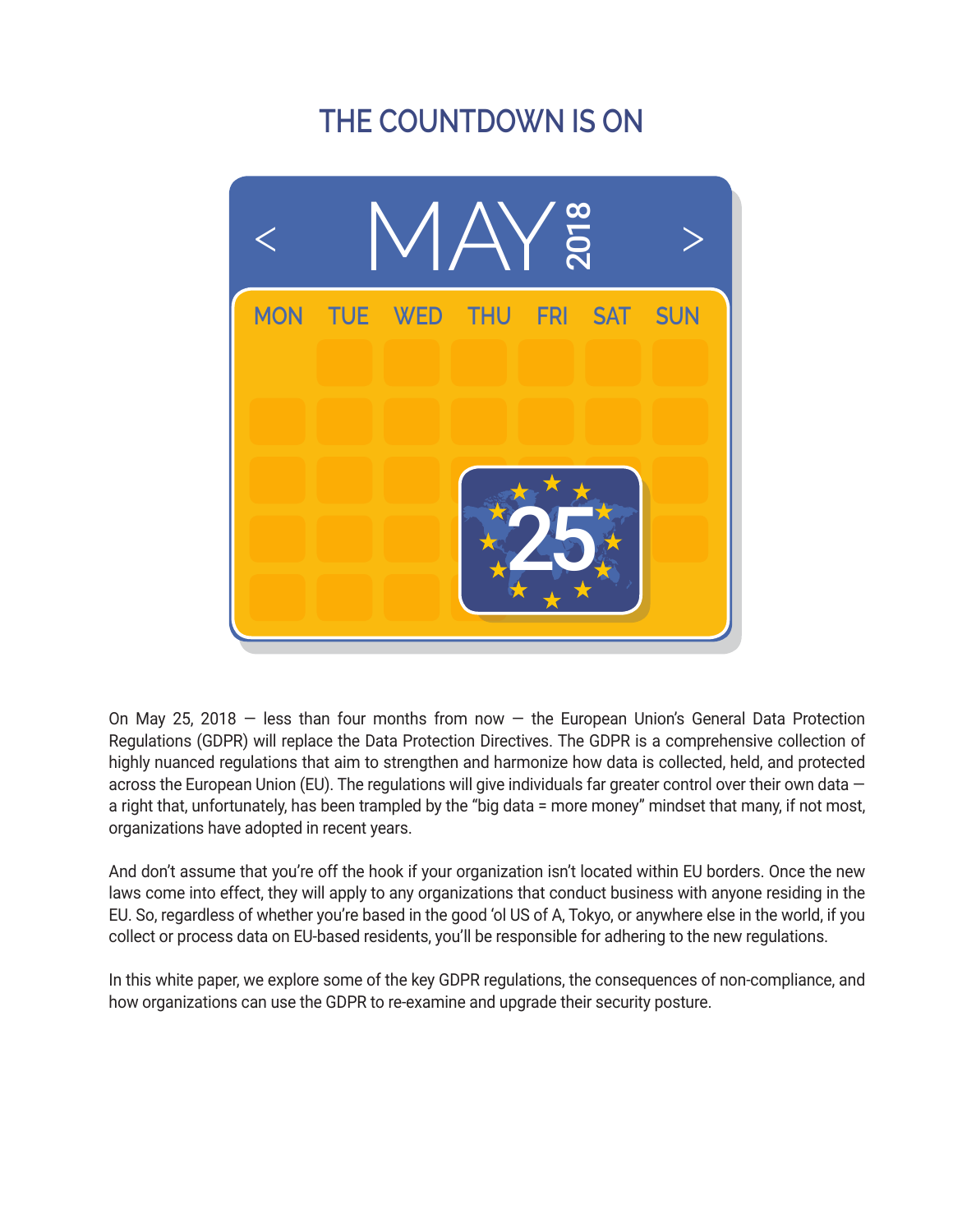## **CONTENTS**

| A GDPR PRIMER                                                          | 4                   |
|------------------------------------------------------------------------|---------------------|
| THE COST OF NON-COMPLIANCE                                             | 5                   |
| <b>GETTING READY FOR GDPR</b><br><b>ESTABLISH ACCOUNTABILITY</b>       | 6<br>6              |
| DO YOU REALLY NEED ALL THAT DATA?<br><b>DATA VISIBILITY</b>            | 6<br>6              |
| DATA CONTROLLER VS. DATA PROCESSOR<br>ROBUST DISASTER RECOVERY PLAN    | $\overline{7}$<br>7 |
| <b>DON'T FORGET THE BASICS</b><br><b>APPLICATION SECURITY AND GDPR</b> | 8                   |
| <b>OPEN SOURCE AND GDPR</b>                                            | 9                   |
| <b>ARE WE THERE?</b>                                                   | 11                  |
| <b>REFERENCES</b>                                                      | 11                  |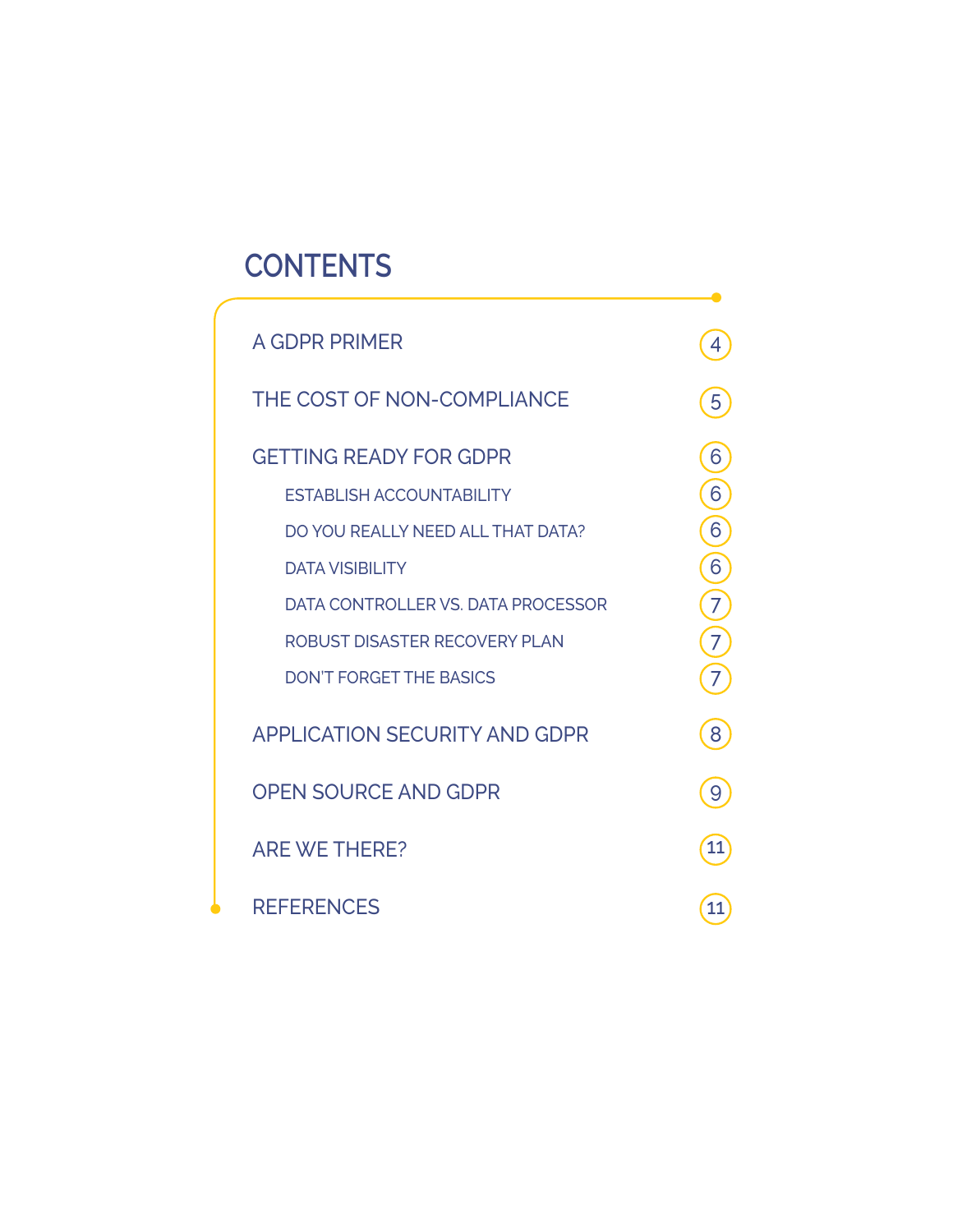## <span id="page-3-0"></span>A GDPR PRIMER

A quick look at some of the most important articles within the regulations clearly shows that the overarching goal of GDPR is to inculcate a stance of "privacy-by-design" among organizations that conduct business within EU borders. With 99 articles and more than 250 pages of text, we can't possibly address every topic here, but some of the most relevant rights that compliant businesses will have to uphold include:

**01**

#### **THE RIGHT TO BE ERASED/FORGOTTEN:**

This article provides individuals with the right to have their data erased from all systems where it's being held or processed without delay in cases where that data is no longer needed for the intended purposes, when data was processed unlawfully, and in a few other circumstances.



**05**

#### **THE RIGHT TO BE INFORMED OF HOW DATA IS BEING USED:**

Each person has the right to know how and why their data is being used.

#### **THE RIGHT TO OBJECT TO HOW DATA IS PROCESSED:**

This provision allows the individual to object to data being used for direct marketing purposes or for scientific and research purposes. In the case of processing data for direct marketing purposes, once the person objects, data may no longer be processed under any circumstances. In the case of objecting to processing data for scientific/ research purposes, there must be "grounds relating to the particular situation."



#### **THE RIGHT OF ACCESS TO DATA:**

This article provides the individual with the right to know if his or her data is being processed, to access that data, and to obtain more information about how that information will be processed.



**06**

#### **THE RIGHT TO RESTRICT DATA PROCESSING:**

This right allows the individual to demand that the information stored about him or her will not be used in any way.

#### **THE RIGHT TO BE INFORMED OF ANY DATA BREACH WITHOUT UNDUE DELAY:**

Article 33 outlines that data breaches must be reported to supervisory boards within 72 hours of discovering the breach. Article 34 states that any compromised individuals must be informed of a breach as soon as possible.

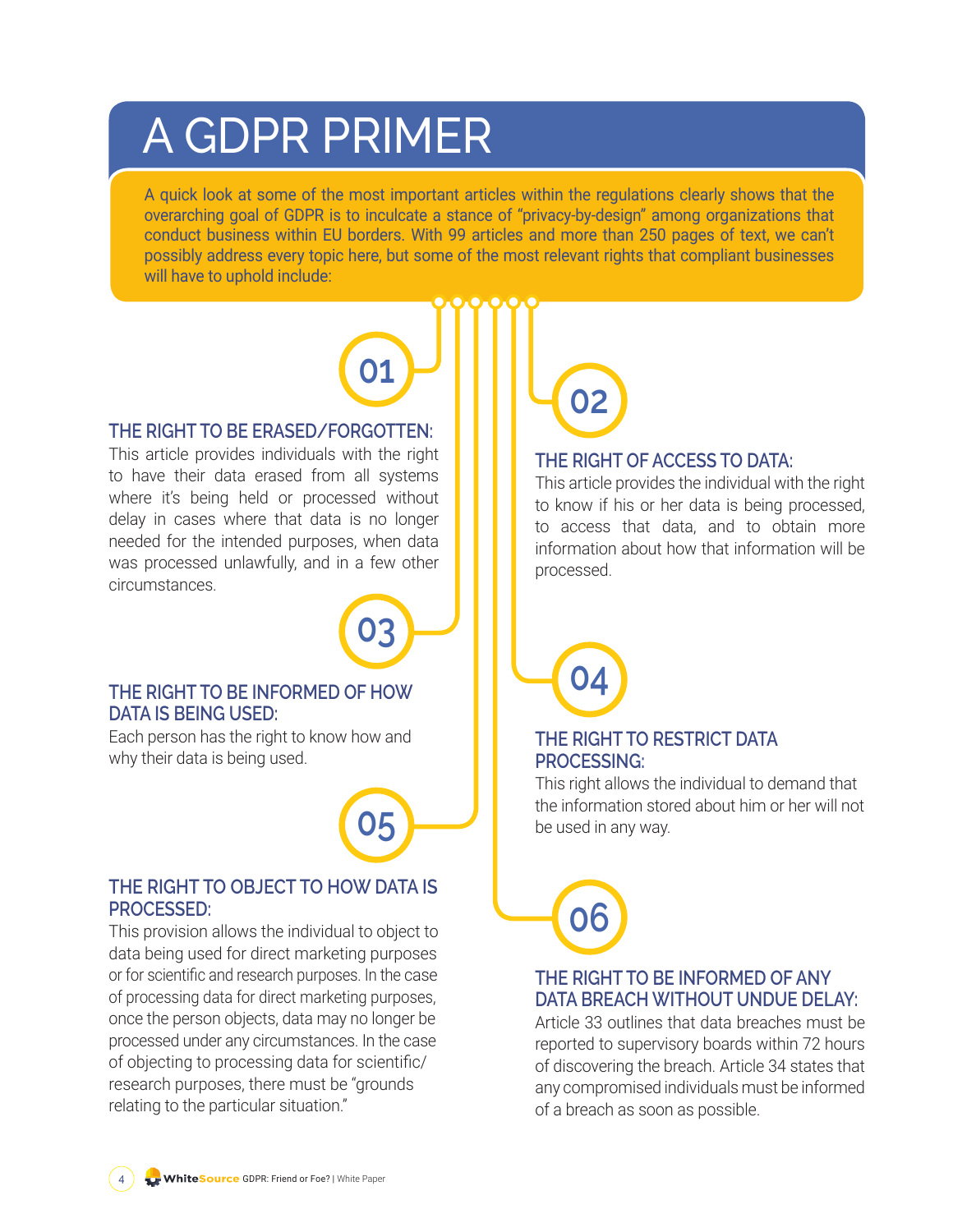## <span id="page-4-0"></span>**THE COST OF NON-COMPLIANCE**

As overwhelming as the regulations may seem, they are being put into place to correct some long-standing wrongs regarding the handling of personal data. The rights granted by the GDPR are obviously a big win for individuals and their data. The GDPR also helps businesses by providing clearer and more consistent guidelines for data collection, storage, and processing — and for harmonizing those guidelines across all EU countries.

The GDPR also comes with teeth. [Article 83 outlines two categories of fines](https://www.winterhawkconsulting.com/wp-content/uploads/GDPR_PenaltiesForNonCompliance_FINALsec.pdf) that can be levied for failure to comply with the new regulations:



In addition to these financial penalties, the Data Protection Authorities (DPAs) also have the power to temporarily ban data processing by an organization suspected of non-compliance. If the non-compliance is not corrected, the DPA can prevent the organization from using the data. For some companies, a temporary or definitive ban of this nature could mean the end of their business operations.

Major efforts are being made to ensure that these non-compliance penalties will be administered in a similar manner across all member states. It is also worth noting that individual member states can levy their own penalties for GDPR-related breaches in order to close the gaps between the GDPR regulations and their local laws. Last but not least, individuals can bring civil suits in their own, local jurisdictions against organizations that they feel have breached their rights as defined in the GDPR.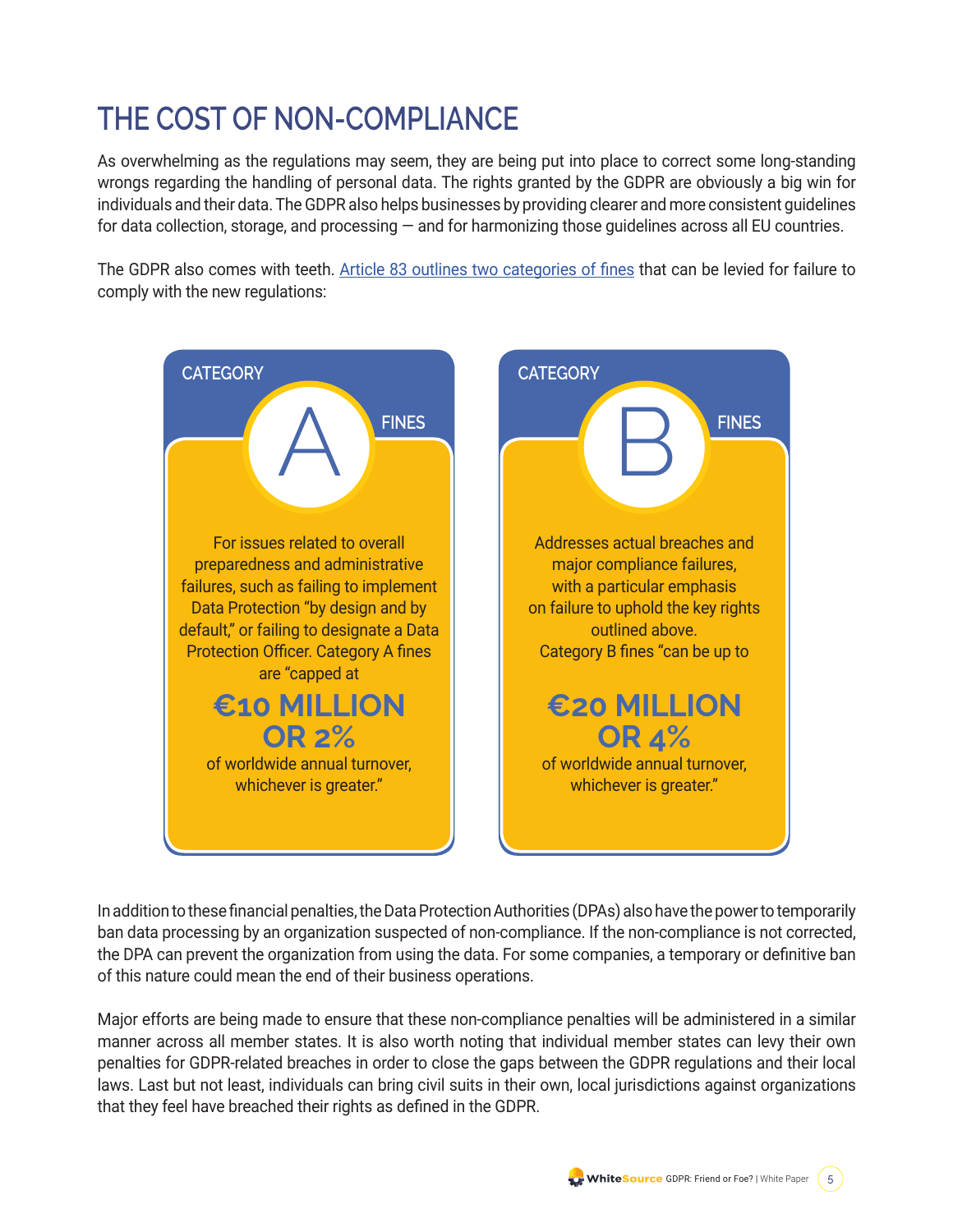## <span id="page-5-0"></span>**GDPR MUST HAVES**



The onerous fines and penalties described here are certainly strong motivators for organizations to ensure that they are GDPR-compliant by May 25th. But let's put the stick aside for the moment, and look at the carrot. In today's digital economy, it is simply good business to implement data security policies that will win the trust of your customers. Becoming GDPR-compliant provides organizations with the opportunity to rebuild and strengthen their security posture from the bottom-up.

#### **ESTABLISH ACCOUNTABILITY**

For most businesses, the IT or IT security teams are responsible for developing and implementing data security policies. However, for GDPR compliance to become a strategic advantage for your organization, it is important that key decision makers — up to and including the board of directors — are involved. There needs to be a clear, corporate message that security is at the heart of all business operations.

The GDPR **requires** public authorities and companies that carry out large-scale monitoring of individuals or large-scale processing of data to appoint a Data Protection Officer (DPO). Whether an in-house employee or an external consultant, the DPO must have the authority to act independently. The minimum tasks of the DPO are to inform and advise about organizational and employee compliance obligations, to monitor compliance, and to be the point of contact for supervisory authorities.

But even if your organization is not required to appoint a DPO, we highly recommend that you establish a DPOlike position that reports directly to management and is responsible for implementing and maintaining GDPR compliance requirements.

#### **DO YOU REALLY NEED ALL THAT DATA?**

Companies often have a tendency to hoard data, creating unnecessary risk  $-$  not to mention needless costs. Getting ready for GDPR compliance is a great opportunity to intimately understand the data that you collect, and why you collect it. If you aren't using your collected data on a regular basis, for example, then perhaps it no longer serves a core business purpose. This is also a good time to ensure that your consent mechanisms meet the GDPR requirements, which require specific, informed, and unambiguous consent.

#### **DATA VISIBILITY**

The GDPR grants data subjects the "right to be forgotten." When this right is exercised, you have to be able to track and delete every instance of a data subject's records, whether online or offline. In today's complex, hybrid IT environments, your data may travel frequently among on-premises data centers and one or more public cloud providers. You have to understand in-depth how and when your data travels, and where your sensitive data is located at all times. Moreover, the more data storage and access silos you have in your organization, the harder it's going to be to meet this requirement.

Now is the time to verify that your data management tools and procedures are well-documented, that they minimize data duplication, and that they provide effective data visibility across the entire organization. Upgrade your tools and procedures as necessary.

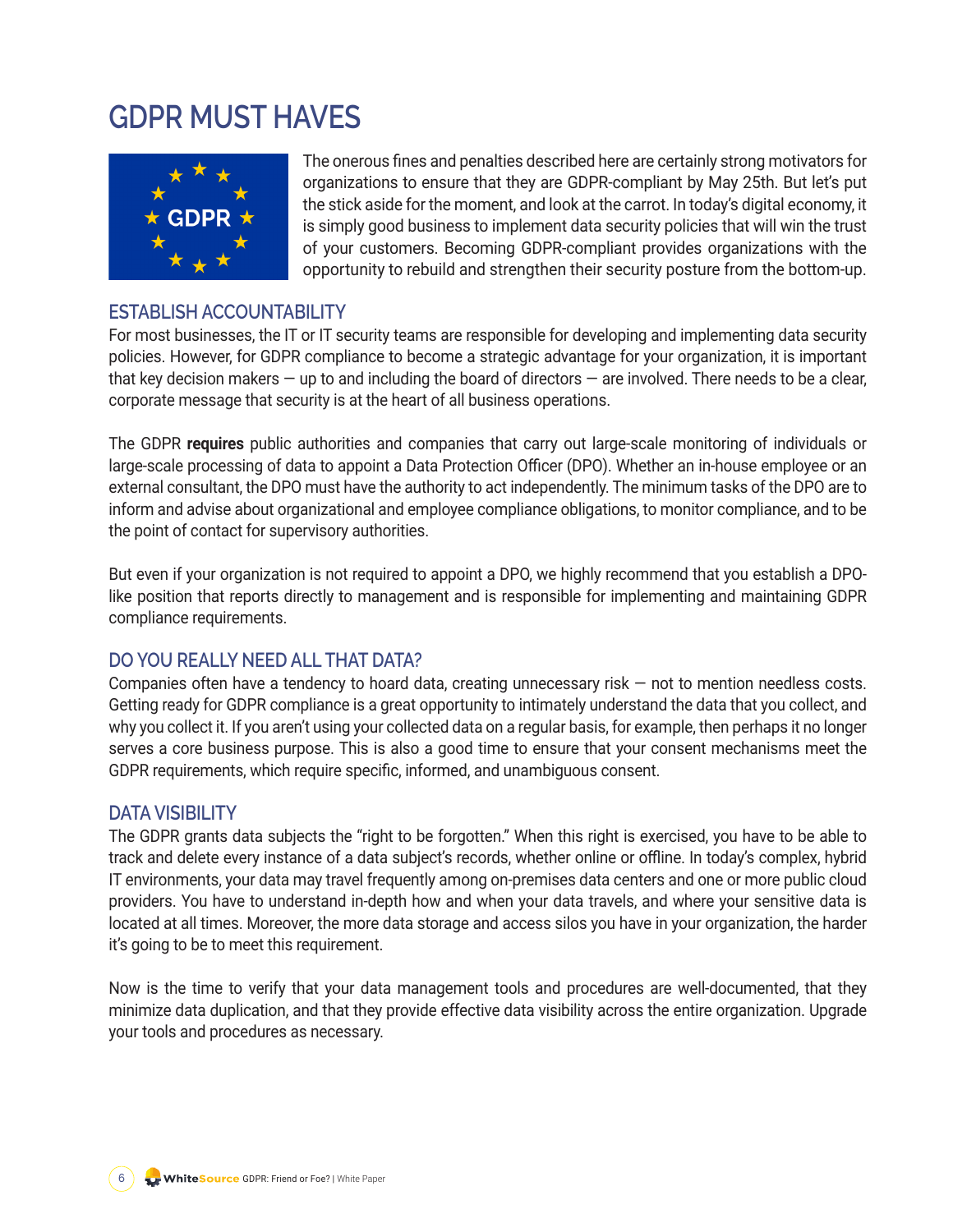#### <span id="page-6-0"></span>**DATA CONTROLLER VS. DATA PROCESSOR**

The GDPR differentiates between data controllers and data processors. The data controller is the entity "...which, alone or jointly with others, determines the purposes and means of the processing of personal data. " The data processor is an entity other than the data controller's employees "...which processes personal data on behalf of the controller." Good examples of data processors are third-party data storage or data analytics providers.

According to the GDPR, it is the data controller who is responsible for compliant collection, processing, and protection of personal data. However, the GDPR explicitly outlines certain responsibilities for which the data processor is liable, such as:



If you are a data controller, it is important that you ensure that all of the third parties you use to process, store, and manage your data can clearly demonstrate that they meet the standards of the GDPR. You must be confident that you can audit their compliance independently, if required.

#### **ROBUST DISASTER RECOVERY PLAN**

Article 32 of the GDPR focuses on the security of processing. Among its provisions, the article requires compliant organizations to be able to ensure "...the ongoing confidentiality, integrity, **availability and resilience of processing systems and services,**" as well as "...the ability **to restore the availability and access to personal data** in a timely manner in the event of a physical or technical incident".

Both of these provisions translate into the need for a robust disaster recovery plan that can restore data and business processes within a reasonable but undefined timeframe. EU regulations had given companies up to seven days to restore data after a disaster. By today's standards, seven days is clearly unacceptable and, over time, GDPR regulators will set benchmarks that are more suitable.

Also, if you use a third-party DR service provider, it will be considered a data processor by the GDPR, and you will have to show that it is GDPR-compliant.

#### **DON'T FORGET THE BASICS**

At the end of the day, getting ready for GDPR means making sure that all of the data protection basics are in place — network access is protected, operating systems and applications are up-to-date, sensitive data is encrypted and properly backed up, and employees are well-informed about security risks such as phishing, malware types, and other social engineering attacks. It is critical that regular vulnerability assessments are performed across the organization's tools, technologies, and processes.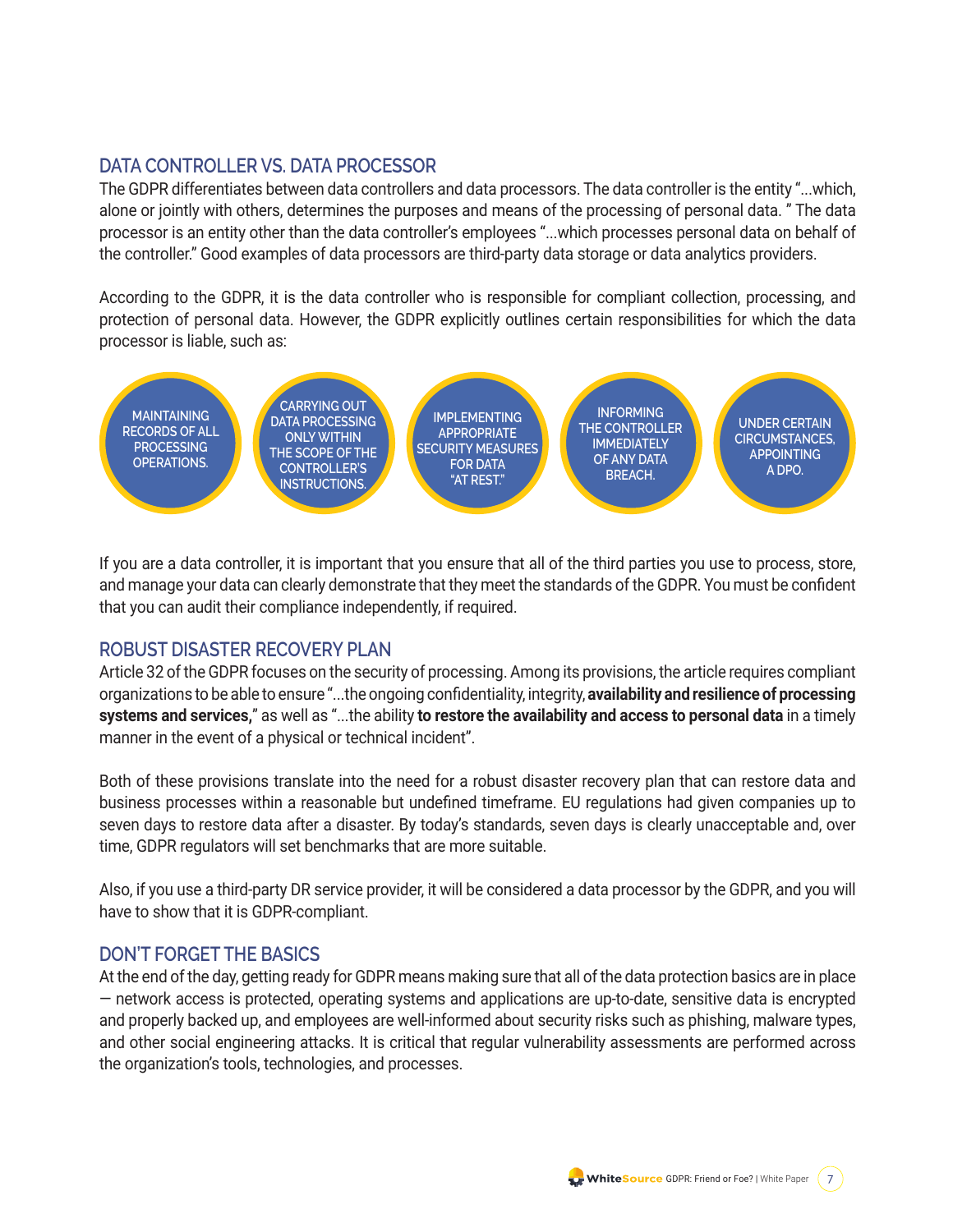## <span id="page-7-0"></span>**APPLICATION SECURITY AND GDPR**

Whether an organization is a data controller or processor, the GDPR lays out responsibility in Articles 25 and 32 for taking the "appropriate technical and organisational measures to ensure and be able to demonstrate that processing is performed in accordance with this Regulation."

This requirement has a significant impact on how organizations are expected to secure the applications that they use for the storing and processing of personal data. While it is far too often not given the proper emphasis as a security priority, the application layer is by far the most common target for attackers seeking to pilfer valuable user data. The Global Risk Management Survey conducted in 2016 found that 84% of cyber attacks targeted the application layer, out in front of the network layer.

Applications facilitate the flow of information between the user and the backend where the data is stored, providing the interface for interactions. Constructed out of mountains of code, each line in an application presents another opportunity for a critical flaw that a hacker can exploit to execute their breach and reach the data on the other side. Add to this that penetrations of the application layer do not require actions like clicking on a phishing email by someone inside the organization, and can go easily unnoticed for months on end  $-$  as was seen in the Equifax case which was only uncovered two to three months after the attack began — making them a ripe target for exploitation.

When it comes to implementing application security practices, organizations need to think about how they can use tools to catch issues in real-time, monitor the code throughout the software development lifecycle, and keep their products protected post-deployment. Automation is key to keeping applications secure, especially at scale when large teams of developers are writing and compiling enormous quantities of code for their products.

In regards to the requirements under GDPR, organizations are expected to take reasonable measures to ensure that the applications they are using as the gateways to their data are secured. On the most basic level, this means ensuring that their applications are built with code that is tested for vulnerabilities, and that they monitor for new vulnerabilities that could be discovered in the future.

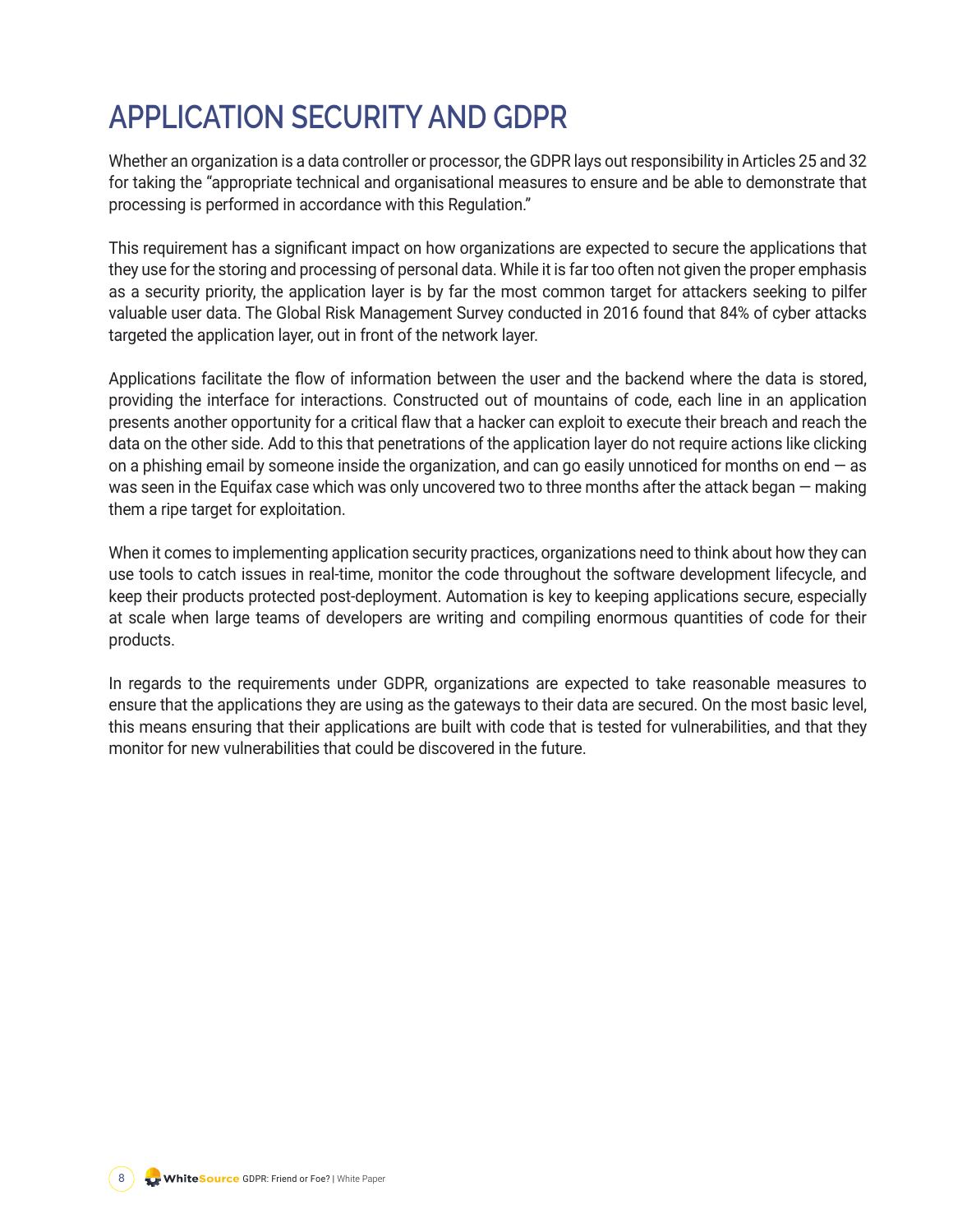## <span id="page-8-0"></span>**OPEN SOURCE AND GDPR**

Open source components have become the main building blocks in modern applications, accounting for 60% to 80% of the code base on average. Therefore, when it comes to implementing application vulnerability management processes to comply with the GDPR requirement open source vulnerabilities should be at the top of the to do list.

The need to automate the detection and remediation of open source vulnerabilities does not only comes from the rise in open source usage, but also due to the rise in the publications of CVEs and the increased focus of hackers on open source vulnerabilities as an entry point to breach applications.

In 2017 the number of new CVEs more than doubled, mainly due to CVEs that were reported in popular open source projects. This trend, which continues to accelerate in 2018, is likely due to an increased awareness of security for open source projects.

Another reason is that hackers understand how lucrative open source vulnerabilities can as one vulnerability can have millions of victims. Open source components are a favorite target for hackers for two primary reasons. First is that a popular component are used across multiple organizations, sometimes reaching millions of users. Second is the fact that while a hacker could spend months looking through a project for a "0-day" vulnerability, the information on vulnerabilities in open source projects are publically available

One of the first challenges when it comes to open source security is simply knowing which components are in your applications. Since most developers are tracking their usage manually, if at all, far too many software teams do not have a good grasp of their open source inventory.

Moreover, they are unable to control whether components with known vulnerabilities are being used in their products. Simply put, you cannot patch what you do not know that you have. Therefore, it is essential to have a solution in place that can continuously monitor which open source components you have in your environment, as well as your products that have been deployed.

A prime example for this need can be seen with the Equifax case wherein the company was caught unaware by the fact that they had a vulnerable version of Apache Struts 2 in one of their deployed web applications, and therefore was vulnerable to exploitation by hackers who targeted them more than two months after the vulnerability was announced. The resulting attack compromised the personally identifiable information belonging to over 145.9 million people, representing the largest theft of data to date. Had they been monitoring their open source components continuously using a solution like Software Composition Analysis, then they would have received an alert that they were using the vulnerable version and could have implemented the necessary fix.

One of the valuable lessons that was learned from the outcry after the Equifax breach was that the public held the company responsible for the theft of their data, even though the compromised component was not written by them. From the public's perspective, Equifax's developers had included it in their product, failed to keep track of it and update when the warning came out, and most importantly, exposed their data to criminals. They were less inclined to hear that it was the fault of the Apache Foundation. If Equifax used it, then they were responsible.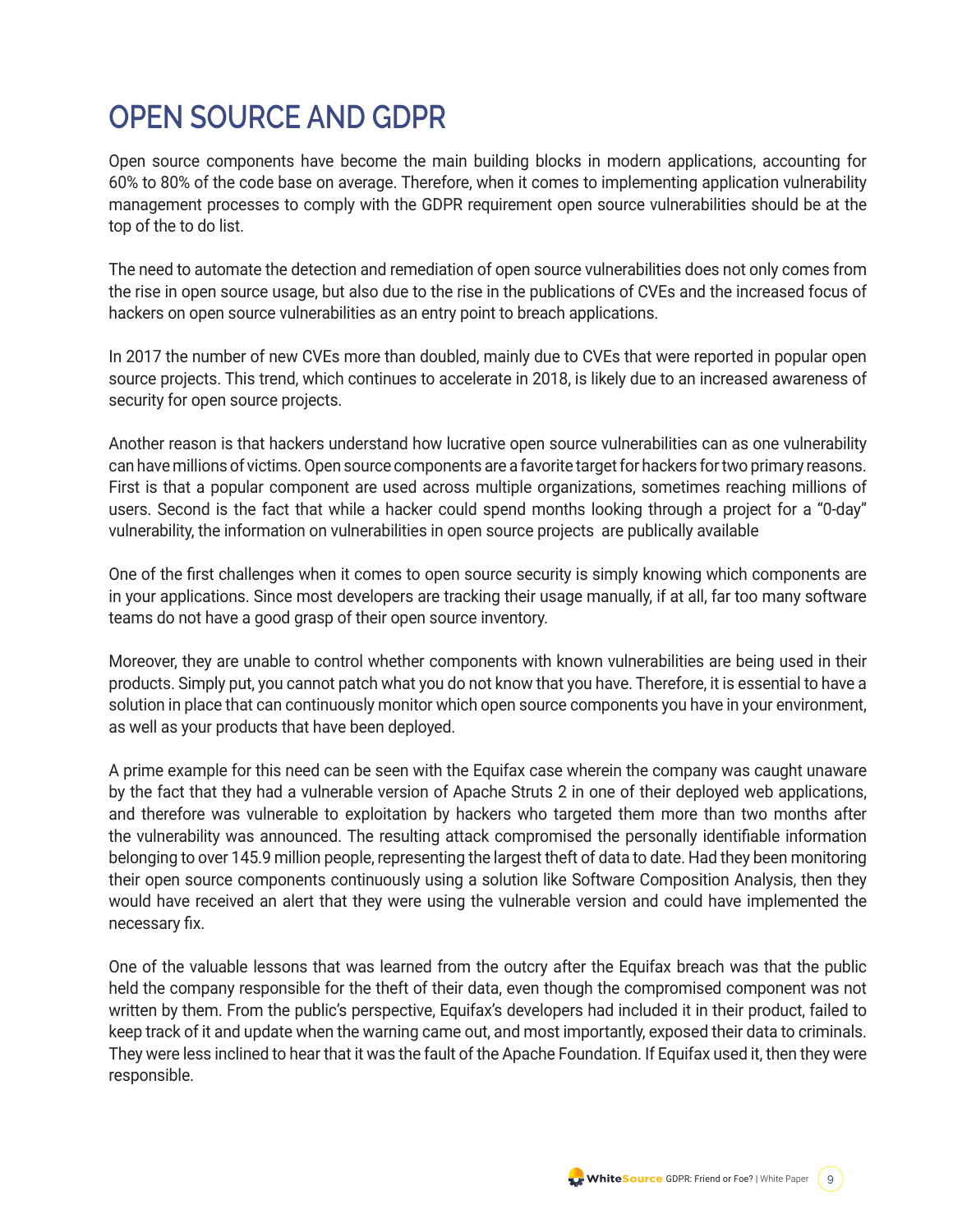There are growing expectations from the industry regarding how companies are supposed to manage their open source component usage.

OWASP's famous Top 10 Application Security Risks relates specifically to the importance of avoiding components with known vulnerabilities with their A9 entry where they warn that "Applications and APIs using components with known vulnerabilities may undermine application defenses and enable various attacks and impacts."

While the GDPR is less specific in its wording regarding what their expectations are for how exactly organizations are supposed to protect themselves, executives should be conscious of the kinds of questions that can arise should a breach occur.

Did they stand up to industry best practices? Were the proper technologies implemented? Did their developers have the tools that they needed for building and maintaining secure products?

The European Union does not appear to be gearing up for intensive audits at this stage in the game, due in part to the enormous scale that they would have to contend with. The commission will likely focus their efforts on those who are in blatant violation of regulations and are actively abusing the data in their possession. However, they are laying the groundwork to initiate sizable proceedings against those companies that should have taken basic steps to guard themselves, but were negligent and did not make good faith efforts to protect themselves and the public's data.

In our reading of the GDPR as it relates to securing data through design and continual maintenance operations, their expectations are for organizations to develop software applications in accordance with best practices throughout the software development lifecycle, implying that if companies want to be in line with the regulations, then they need to put solutions in place to ensure that vulnerable components are not used from the earliest stages of development, during the building of the application, and that newly discovered vulnerabilities are alerted on post-deployment.